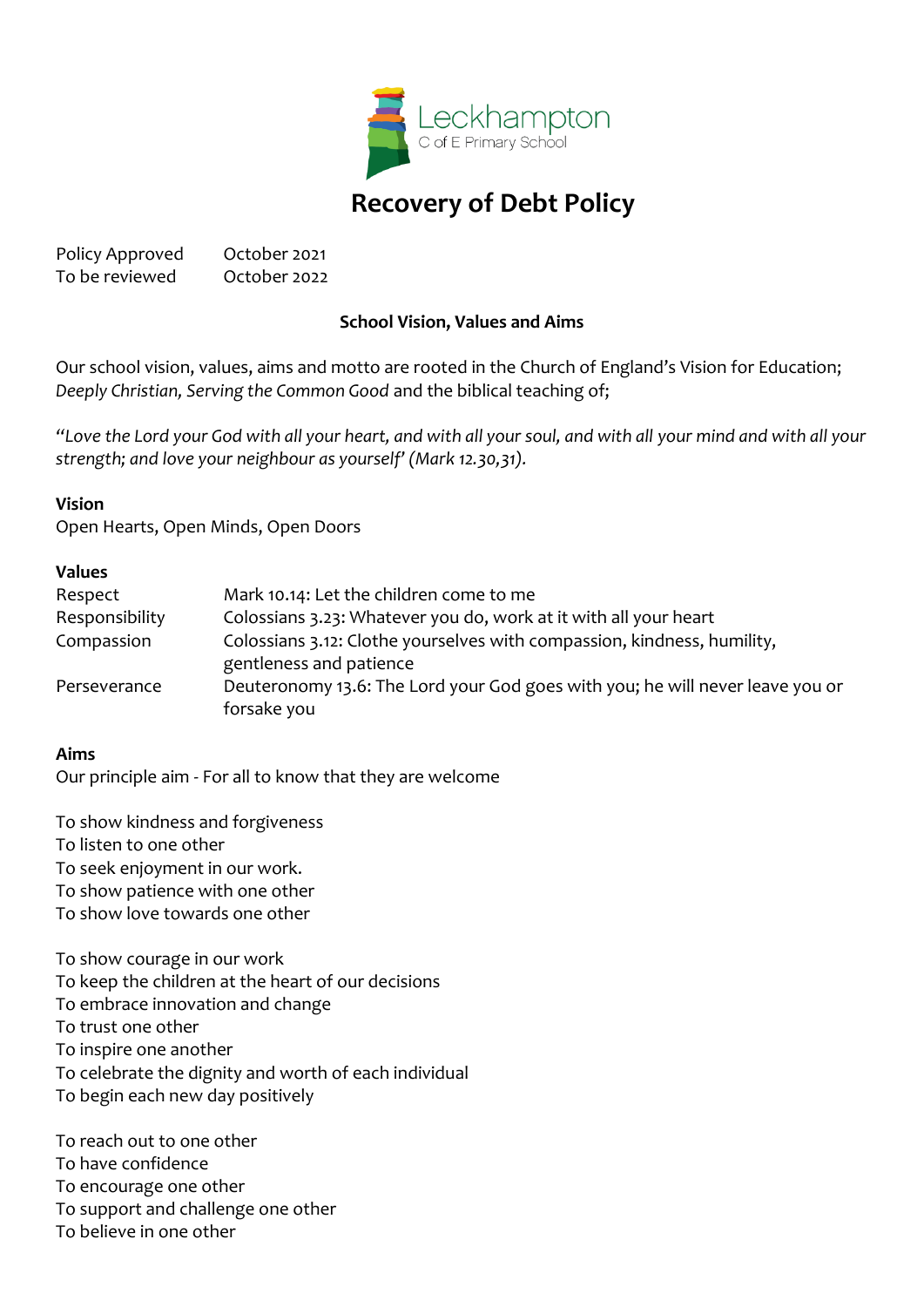# **Purpose**

The Governing Body is responsible for ensuring that procedures are in place for the recovery of any outstanding debt.

This policy sets out procedures for debt recovery and for the write-off of any debt, which is deemed to be irrecoverable.

### **Management**

Parents experiencing financial difficulties in relation to school payments are advised to inform the Head Teacher as soon as possible. The Head Teacher may be able to advise on bursaries for additionally charged provisions that are available to support children whose families are experiencing financial hardship.

Parents are politely asked not to opt for additionally charged provisions if they are unable or unwilling to pay for them. The Governing Body reserve the right to withdraw a child from a provision if payments are not forthcoming.

# **Voluntary Contributions**

Voluntary contributions may be requested from parents for items such as transport to/from activities, educational visits etc. It should be noted that such activities can only proceed with sufficient financial support from parents. Parents are asked if they do/do not wish to make a voluntary contribution in order that the school can ascertain the financial feasibility of the school visit. The school will endeavour to request that voluntary contributions are paid two weeks before the activity/ provision. If a parent agrees to pay the voluntary contribution, a polite reminder may be sent if payment isn't made before the date of the school visit.

The Head Teacher will carry out a review of contributions made and refused prior to each activity. The Head Teacher will need to review the funds available in the school's funds in order to determine whether to subsidise the activity. Should insufficient funds be contributed or be available, the Head Teacher may choose to cancel the activity.

Each term the Head Teacher will report to governors on the amount of debt accrued and paid through the School's funds. The governing body may reflect on the provision of future activities and on the necessity of fundraising to cover the cost of these activities.

# **Additionally Charged Provisions**

Parents may choose to receive optional supplies or services provided through the school, for example; residential trips, music tuition, extra curricular activities/ after schools clubs and uniform. These optional extras require payment in advance.

Procedures for recovery of outstanding debts are as follows:

1. A request for payment is placed on a Parent's ParentPay account 14 days in advance of the visit/activity.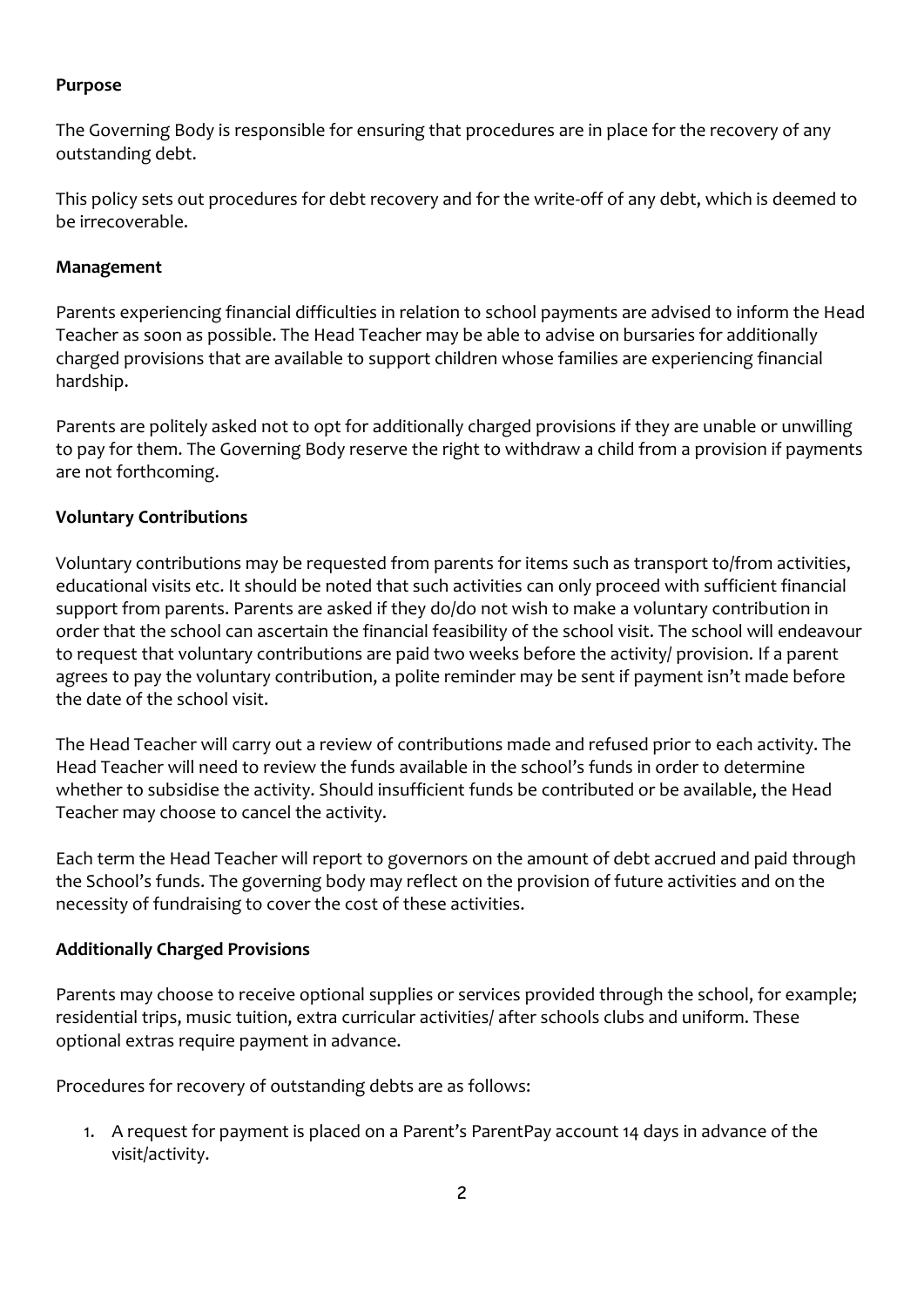- 2. A reminder is sent by text to Parents if payment has not been received prior to the date of visit/activity/supply of goods.
- 3. A second reminder will be sent four weeks after the request for payment.
- 4. A final reminder will be sent eight weeks after the request for payment. The reminder will advise parents that if the debt is not paid within 7 days that the matter will be referred to the Head Teacher and Governing Body, and that action may be taken to recover the debt. Such action may involve legal proceedings. Parents will also be advised that, at the school's discretion, their child will not be able to participate in any future additionally charged supply or service.
- 5. The Head Teacher/ Finance Committee review outstanding debt on a termly basis. A decision will be made to either take further action to recover the debt or to write off the debt. Further action may be a referral to a debt collection agency or to solicitors for legal action. A decision to writeoff the debt will be made if there is no realistic prospect of debt recovery being successful or if further action is not cost effective.
- 6. Parents will be notified of the governor's decision.

The Head Teacher can write off debts to the value of £50.00 to any one individual or organisation. Debts over £50.00 must be presented to the Finance Committee for write-off.

### **School Meals**

School meals must be paid for in advance. It is the responsibility of the parent to ensure that there is sufficient credit before ordering meals.

Under exceptional circumstances, the school may approve a meal on the understanding that the payment will be made within five working days and following which further meals will be refused until the debt is paid and there are sufficient funds in the account to pay for further meals. Parents will be sent a reminder of the debt outstanding. If the debt is not cleared on a timely basis, the school reserves the right to refuse parents the option of the school meal provision.

### **Hiring of School Premises**

- 1. Invoices are issued to Hirers of the school premises monthly and payment is to be received within 30 days of this issue period.
- 2. Procedures for recovery of outstanding debts for hiring the school premises are as follows:

Invoices are issued with a 30 day payment request.

A polite reminder with a statement of outstanding payments will be sent 30 days after issue of the invoice.

A second reminder will be sent six weeks after issue of the invoice.